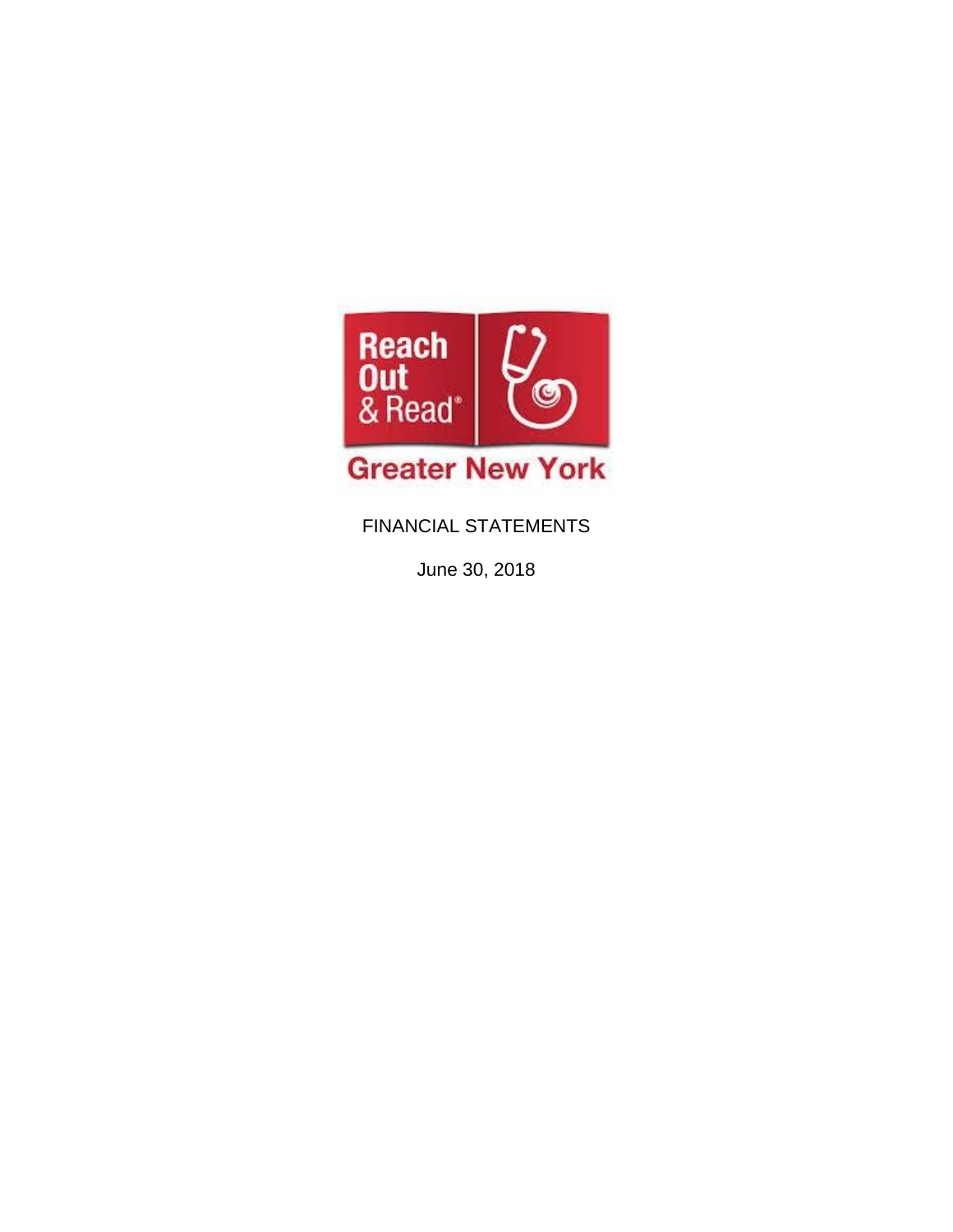# CONTENTS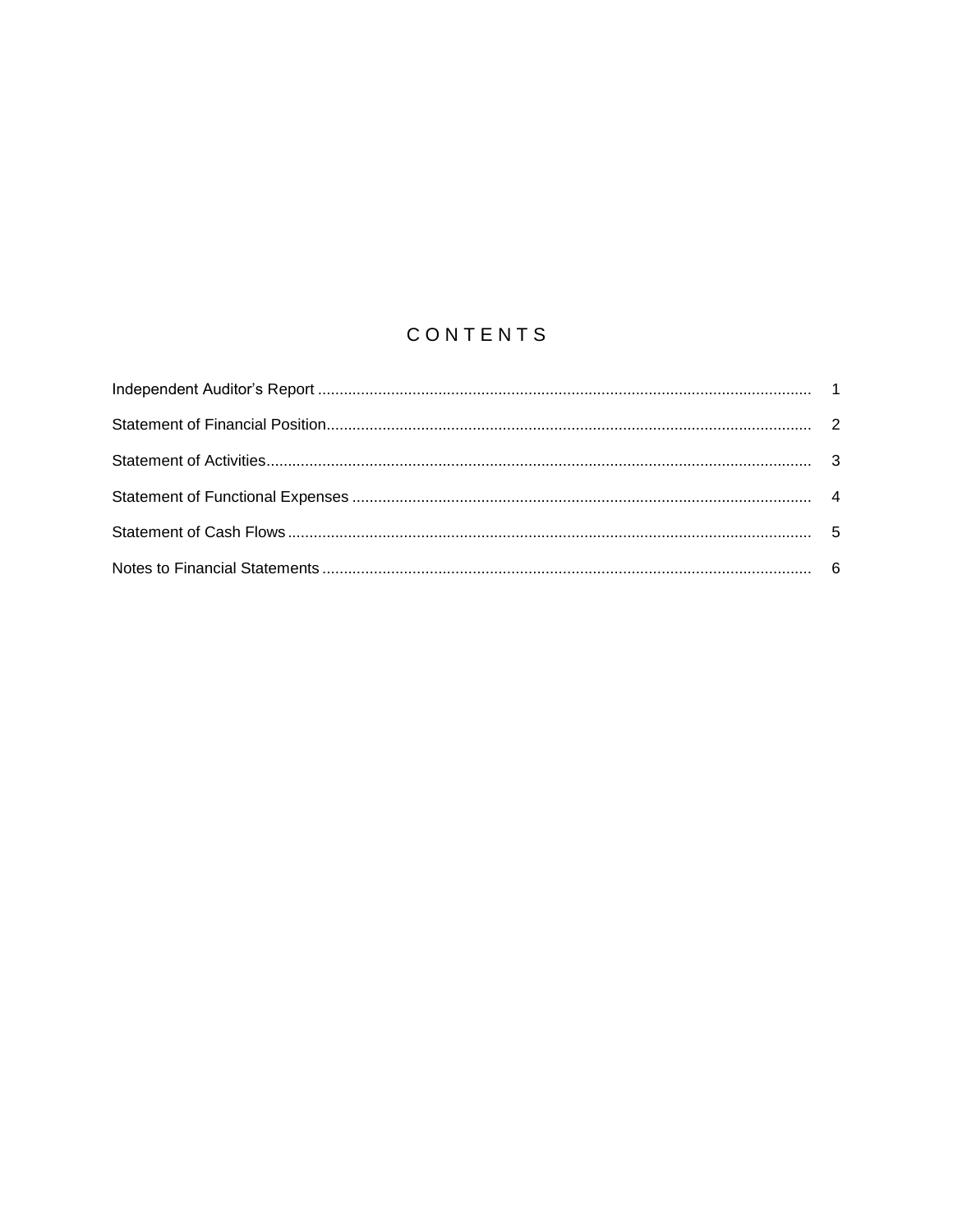

#### INDEPENDENT AUDITOR'S REPORT

To the Board of Directors Reach Out and Read of Greater New York, Inc. New York, New York

We have audited the accompanying financial statements of Reach Out and Read of Greater New York, Inc., which comprise the statement of financial position as of June 30, 2018, and the related statements of activities, functional expenses, and cash flows for the year then ended, and the related notes to the financial statements.

## *Management's Responsibility for the Financial Statements*

Management is responsible for the preparation and fair presentation of these financial statements in accordance with accounting principles generally accepted in the United States of America; this includes the design, implementation, and maintenance of internal control relevant to the preparation and fair presentation of financial statements that are free from material misstatement, whether due to fraud or error.

## *Auditor's Responsibility*

Our responsibility is to express an opinion on these financial statements based on our audit. We conducted our audit in accordance with auditing standards generally accepted in the United States of America. Those standards require that we plan and perform the audit to obtain reasonable assurance about whether the financial statements are free from material misstatement.

An audit involves performing procedures to obtain audit evidence about the amounts and disclosures in the financial statements. The procedures selected depend on the auditor's judgment, including the assessment of the risks of material misstatement of the financial statements, whether due to fraud or error. In making those risk assessments, the auditor considers internal control relevant to the entity's preparation and fair presentation of the financial statements in order to design audit procedures that are appropriate in the circumstances, but not for the purpose of expressing an opinion on the effectiveness of the entity's internal control. Accordingly, we express no such opinion. An audit also includes evaluating the appropriateness of accounting policies used and the reasonableness of significant accounting estimates made by management, as well as evaluating the overall presentation of the financial statements.

We believe that the audit evidence we have obtained is sufficient and appropriate to provide a basis for our audit opinion.

## *Opinion*

In our opinion, the financial statements referred to above present fairly, in all material respects, the financial position of Reach Out and Read of Greater New York, Inc. as of June 30, 2018, and the changes in its net assets and its cash flows for the year then ended in accordance with accounting principles generally accepted in the United States of America.<br>Weguer Cluss LLP

Wegner CPAs, LLP New York, New York October 5, 2018

> **New York Office:** 230 Park Avenue, 3<sup>rd</sup> Floor 419 N Lee Street New York, NY 10169 P: (212) 551-1724 F: (262) 522-7550

**Washington DC Office:** Alexandria, VA 22314 P: (703) 519-0990

**Wisconsin Office:** 2921 Landmark Place Suite 300 Madison, WI 53713 P: (608) 274-4020 F: (608) 308-1616

**www.wegnercpas.com info@wegnercpas.com (888) 204-7665**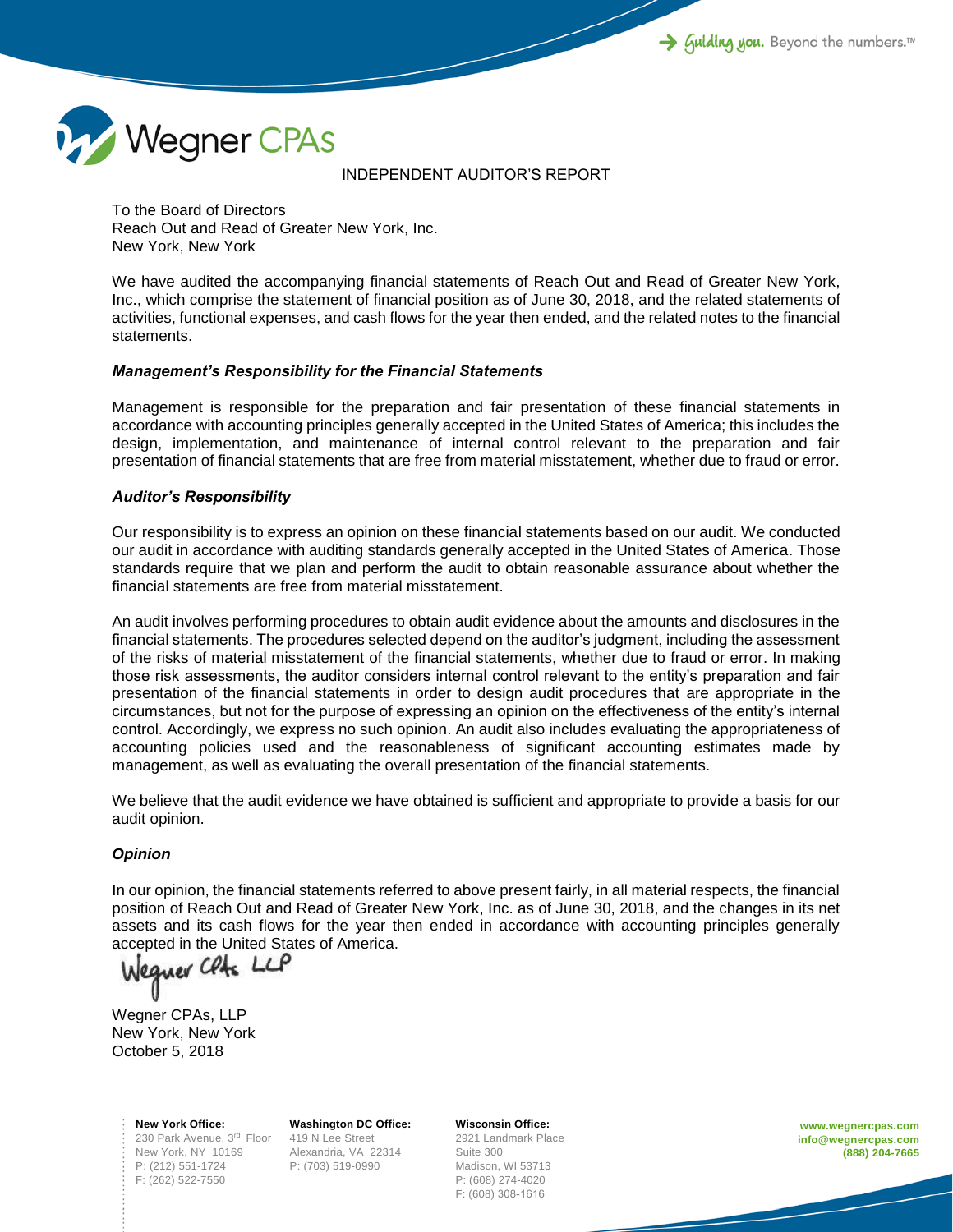STATEMENT OF FINANCIAL POSITION

June 30, 2018

| <b>ASSETS</b><br>Cash and cash equivalents<br>Unconditional promises to give<br>Prepaid expenses<br>Other assets<br>Investments     | \$<br>721,537<br>19,226<br>6,246<br>9,972<br>25,719 |
|-------------------------------------------------------------------------------------------------------------------------------------|-----------------------------------------------------|
| <b>Total assets</b>                                                                                                                 | 782,700                                             |
| <b>LIABILITIES</b><br>Accounts payable<br>Accrued expenses<br>Payroll liabilities<br>Refundable advance<br><b>Total liabilities</b> | \$<br>8,692<br>1,179<br>1,854<br>112,500<br>124,225 |
| <b>NET ASSETS</b><br>Unrestricted<br>Temporarily restricted                                                                         | 650,475<br>8,000                                    |
| Total net assets<br><b>Total liabilities and net assets</b>                                                                         | 658,475<br>782,700                                  |
|                                                                                                                                     |                                                     |

See accompanying notes.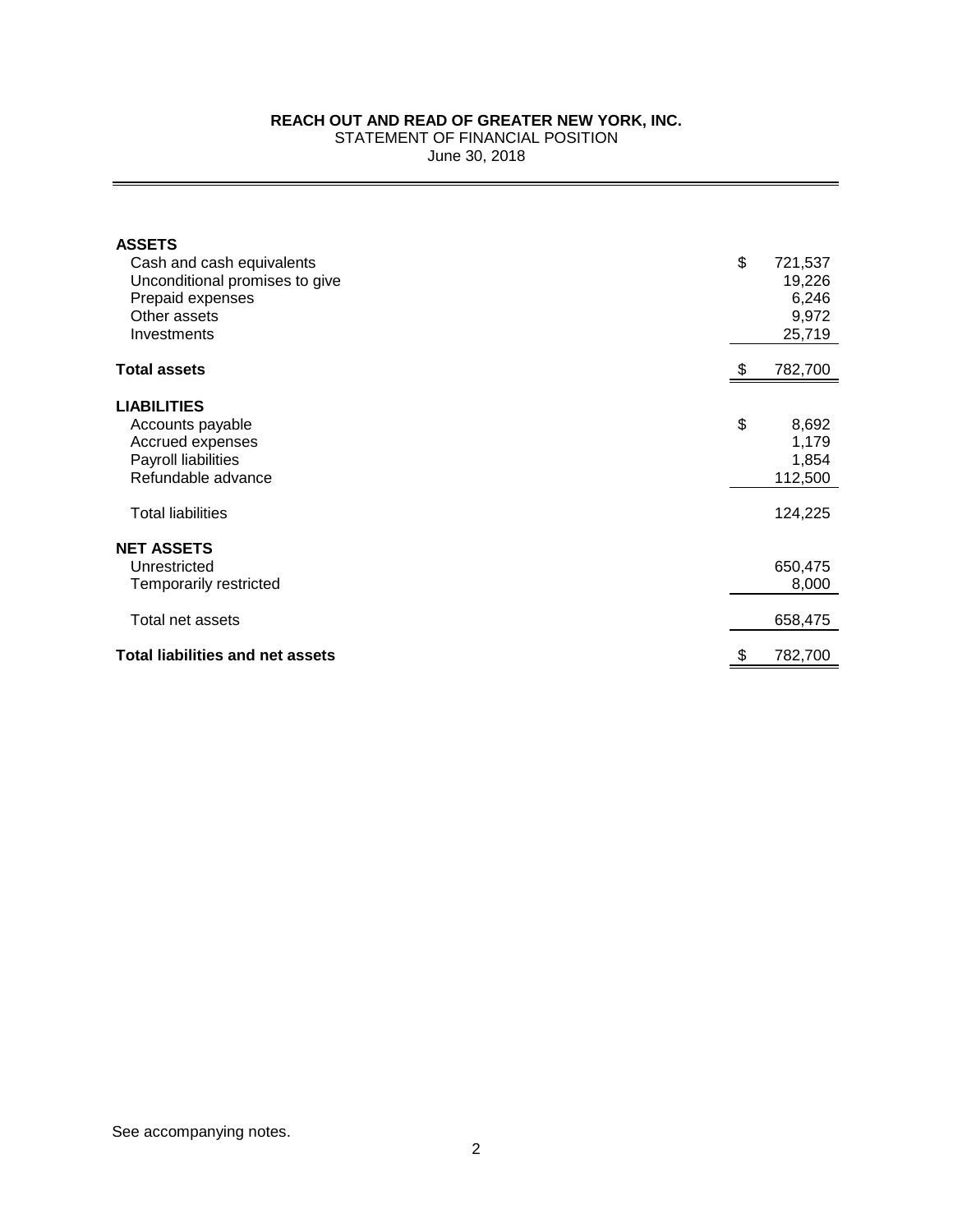STATEMENT OF ACTIVITIES

Year ended June 30, 2018

|                                       | Unrestricted  | Temporarily<br>Restricted |            | Total         |
|---------------------------------------|---------------|---------------------------|------------|---------------|
| <b>SUPPORT AND REVENUE</b>            |               |                           |            |               |
| Grants and contributions              | \$<br>311,064 | \$                        | 557,582    | \$<br>868,646 |
| In-kind contributions                 | 266,687       |                           |            | 266,687       |
| Special events                        | 299,819       |                           |            | 299,819       |
| Less: cost of direct benefit to donor | (80, 012)     |                           |            | (80, 012)     |
| Investment income                     | 1,509         |                           |            | 1,509         |
| Net assets released from restrictions | 558,582       |                           | (558, 582) |               |
| Total support and revenue             | 1,357,649     |                           | (1,000)    | 1,356,649     |
| <b>EXPENSES</b>                       |               |                           |            |               |
| Program services                      | 936,023       |                           |            | 936,023       |
| Management and general                | 163,546       |                           |            | 163,546       |
| Fundraising                           | 110,680       |                           |            | 110,680       |
| Total expenses                        | 1,210,249     |                           |            | 1,210,249     |
| <b>Change in net assets</b>           | 147,400       |                           | (1,000)    | 146,400       |
| Net assets - beginning of year        | 503,075       |                           | 9,000      | 512,075       |
| Net assets - end of year              | 650,475       | \$                        | 8,000      | \$<br>658,475 |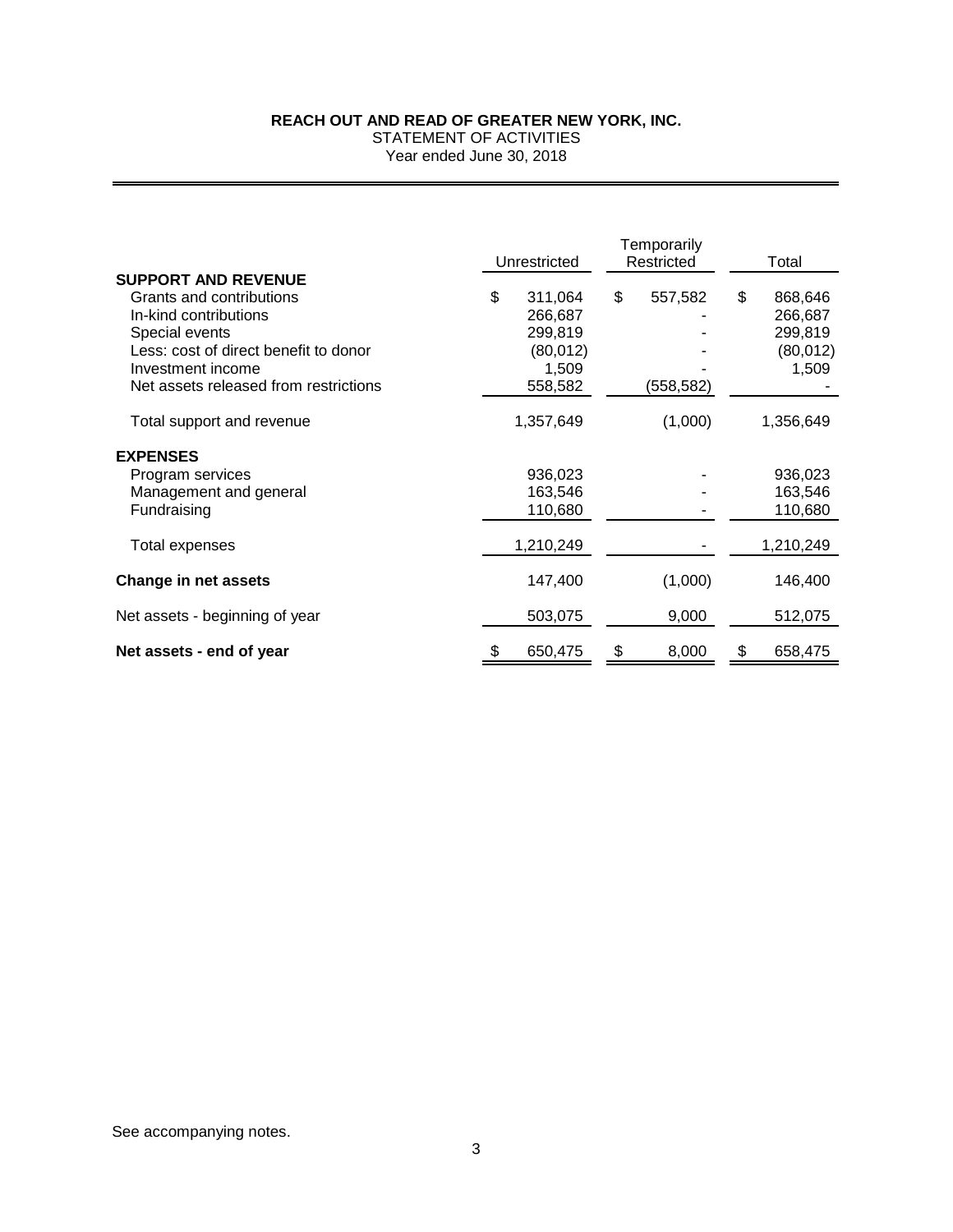## **REACH OUT AND READ OF GREATER NEW YORK, INC.** STATEMENT OF FUNCTIONAL EXPENSES Year ended June 30, 2018

|                                                                                                | Program<br><b>Services</b> | Management<br>and General | Fundraising  | <b>Direct Benefit</b><br>to Donor | Total                    |  |
|------------------------------------------------------------------------------------------------|----------------------------|---------------------------|--------------|-----------------------------------|--------------------------|--|
| Purchased books donated to others<br>Personnel                                                 | \$<br>424,693<br>225,696   | \$<br>49,371              | \$<br>77,582 | \$                                | 424,693<br>\$<br>352,649 |  |
| Donated books donated to others                                                                | 200,121                    |                           |              |                                   | 200,121                  |  |
| Professional fees                                                                              | 7,500                      | 108,321                   | 14,787       | 17,323                            | 147,931                  |  |
| <b>Rent and utilities</b>                                                                      | 36,369                     | 3,549                     | 4,435        | 52,433                            | 96,786                   |  |
| Office expenses                                                                                | 11,307                     | 1,272                     | 2,095        | 8,895                             | 23,569                   |  |
| Storage                                                                                        | 12,240                     |                           |              |                                   | 12,240                   |  |
| Promotion and marketing                                                                        |                            |                           | 9,973        |                                   | 9,973                    |  |
| Insurance                                                                                      | 3,873                      | 436                       | 532          |                                   | 4,841                    |  |
| <b>Supplies</b>                                                                                | 3,199                      |                           |              | 1,361                             | 4,560                    |  |
| Telephone and internet                                                                         | 3,533                      | 397                       | 486          |                                   | 4,416                    |  |
| Miscellaneous                                                                                  | 1,784                      | 200                       | 790          |                                   | 2,774                    |  |
| Grants to others                                                                               | 5,500                      |                           |              |                                   | 5,500                    |  |
| Depreciation                                                                                   | 208                        |                           |              |                                   | 208                      |  |
| <b>Total expenses</b>                                                                          | 936,023                    | 163,546                   | 110,680      | 80,012                            | 1,290,261                |  |
| Less: Special event expenses<br>deducted directly from support<br>and revenue on the statement |                            |                           |              |                                   |                          |  |
| of activities                                                                                  |                            |                           |              | 80,012                            | 80,012                   |  |
| Total expenses included in the<br>expense section on the                                       |                            |                           |              |                                   |                          |  |
| statement of activities                                                                        | 936,023                    | 163,546<br>\$             | 110,680      |                                   | 1,210,249<br>S           |  |

See accompanying notes.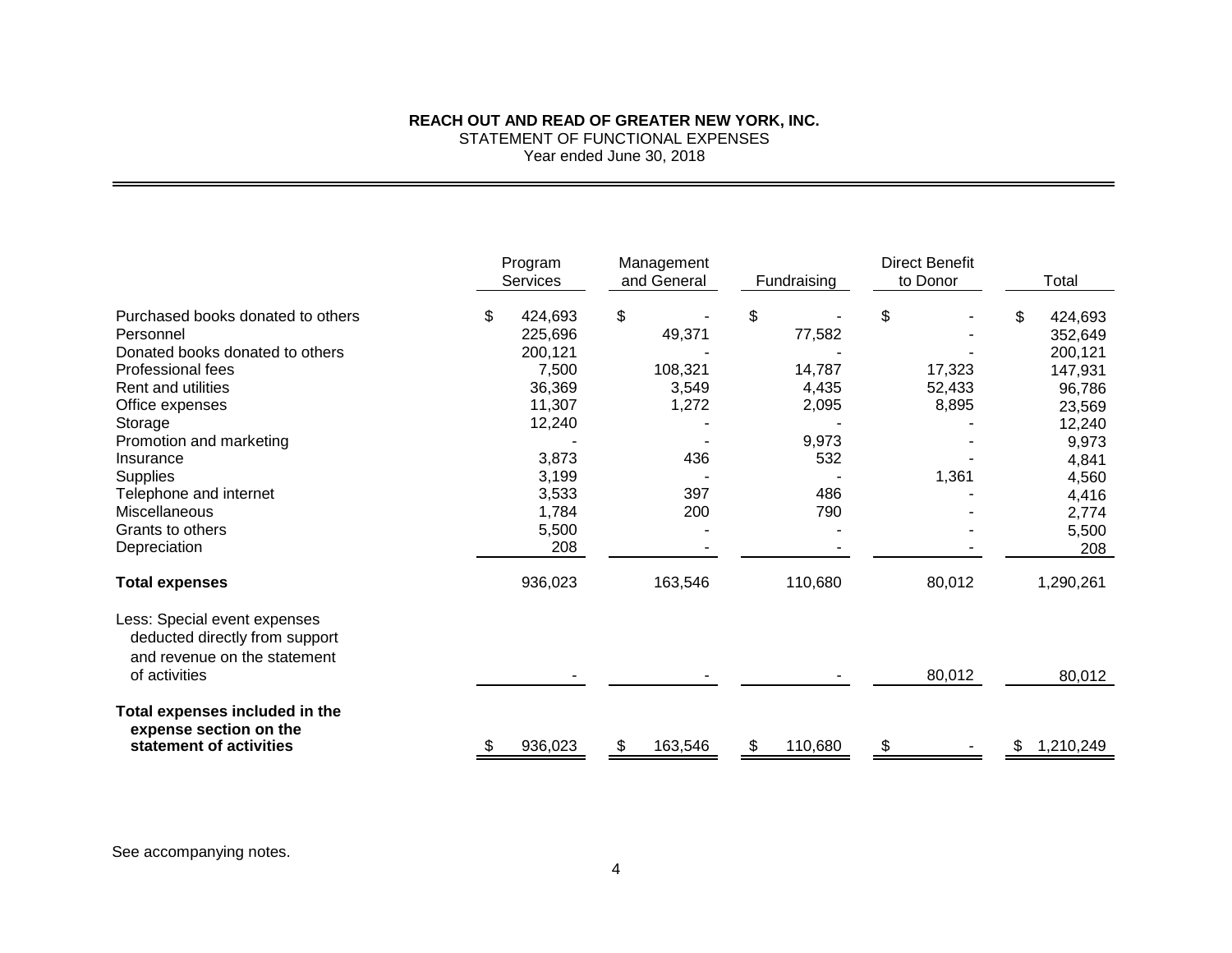STATEMENT OF CASH FLOWS

Year ended June 30, 2018

| <b>CASH FLOWS FROM OPERATING ACTIVITIES</b>      |               |
|--------------------------------------------------|---------------|
| Change in net assets                             | \$<br>146,400 |
| Adjustments to reconcile change in net assets    |               |
| to net cash flows from operating activities      |               |
| Depreciation                                     | 208           |
| Net realized and unrealized gains on investments | (932)         |
| (Increase) decrease in assets                    |               |
| Unconditional promises to give                   | 12,280        |
| Prepaid expenses                                 | (111)         |
| Other assets                                     | (746)         |
| Increase (decrease) in liabilities               |               |
| Accounts payable                                 | (13, 126)     |
| Accrued expenses                                 | 461           |
| Payroll liabilities                              | 1,854         |
| Refundable advance                               | (32, 500)     |
|                                                  |               |
| Net cash flows from operating activities         | 113,788       |
| <b>CASH FLOWS FROM INVESTING ACTIVITIES</b>      |               |
| Interest and dividends retained in investments   | (577)         |
| Net change in cash                               | 113,211       |
|                                                  |               |
| Cash and cash equivalents - beginning of year    | 608,326       |
| Cash and cash equivalents - end of year          | \$<br>721,537 |

See accompanying notes.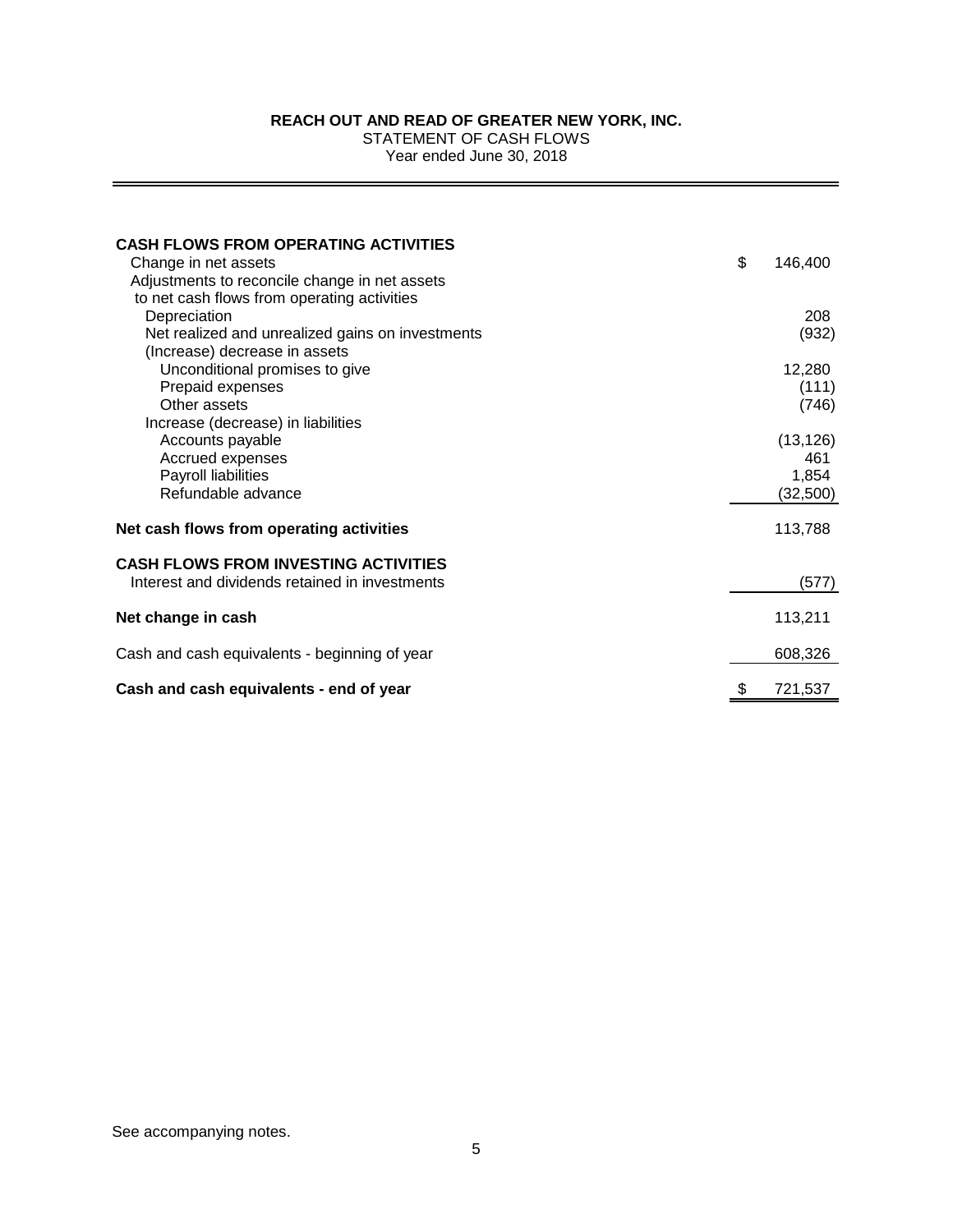NOTES TO FINANCIAL STATEMENTS June 30, 2018

Reach Out and Read of Greater New York, Inc. ("the Organization") was incorporated in 1999 as a voluntary not-for-profit organization to provide support, guidance, training, and financial and technical resources to member programs participating in national pediatric early-literacy initiatives, as well as to engage in research on the effects of this early pediatric literacy intervention and to collaborate with the efforts of others in studying the issue.

## NOTE 1—SUMMARY OF SIGNIFICANT ACCOUNTING POLICIES

## **Basis of Presentation**

The Organization reports information regarding its financial position and activities according to three classes of net assets:

*Unrestricted net assets*—Net assets that are not restricted by donors. Designations are voluntary board-approved segregations of unrestricted net assets for specific purposes, projects, or investments.

*Temporarily restricted net assets*—Net assets whose use has been limited by donor-imposed time restrictions or purpose restrictions. Temporarily restricted net assets at June 30, 2018 are available for future annual benefit speakers.

*Permanently restricted net assets*—Net assets that have been restricted by donors to be maintained by the Organization in perpetuity.

#### **Cash and Cash Equivalents**

The Organization considers all highly liquid investments with an initial maturity of three months or less to be cash equivalents, unless the investments are held for meeting restrictions for purchase of property and equipment, payment of long-term debt, or endowment.

#### **Promises to Give**

Conditional promises to give are not recognized in the financial statements until conditions are substantially met. Unconditional promises to give that are expected to be collected within one year are recorded at net realizable value. Unconditional promises to give that are expected to be collected in more than one year are recorded at fair value, which is measured as the present value of their future cash flows. The discounts on those amounts are computed using risk-adjusted interest rates applicable to the years in which the promises are received. Amortization of the discounts is included in contribution revenue. In the absence of donor stipulations to the contrary, promises with payments due in future periods are restricted to use after the due dates. As of June 30, 2018, the Organization had received conditional promises to give of \$11,000 conditional upon the organization raising matching funds. All unconditional promises to give at June 30, 2018 were due within one year.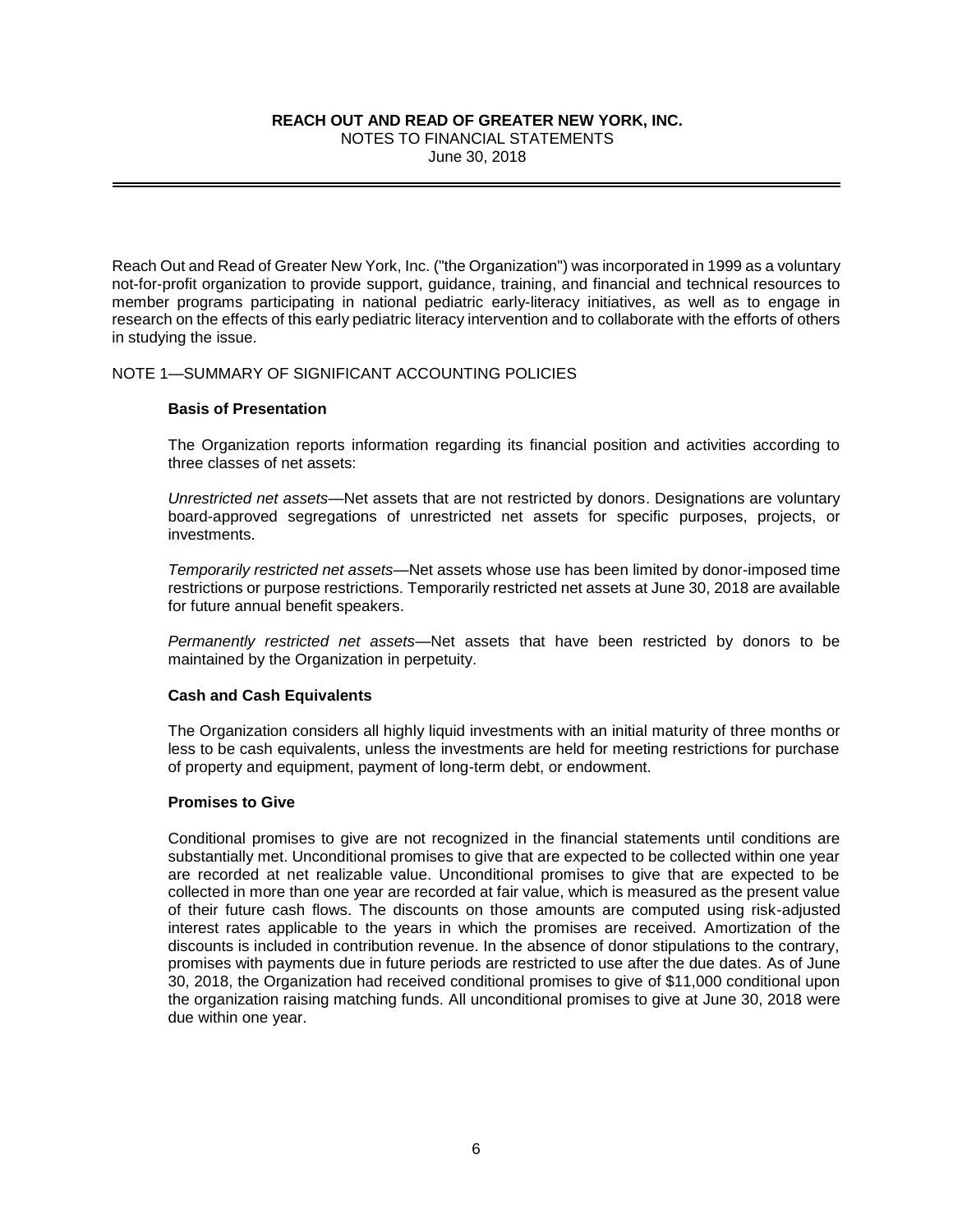NOTES TO FINANCIAL STATEMENTS June 30, 2018

## NOTE 1—SUMMARY OF SIGNIFICANT ACCOUNTING POLICIES (continued)

## **Furniture and Equipment**

Furniture and equipment are capitalized at cost and depreciated using the straight-line method. Depreciation expenses for the year ended June 30, 2018 was \$208. Furniture and equipment with a cost of \$11,296 was fully depreciated at June 30, 2018.

#### **Investments**

The Organization reports investments in marketable equity securities with readily determinable fair values at their fair values in the statement of financial position. Unrealized gains and losses are included in the change in net assets in the accompanying statement of activities.

Investment securities are exposed to various risks, such as interest rates, credit, and overall market volatility. Due to the level of risk associated with certain investment securities, it is reasonably possible that changes in the values of investment securities will occur in the near term and that such changes could materially affect the amounts reported in the statement of financial position.

## **Contributions**

Contributions are recorded as increases in unrestricted, temporarily restricted, or permanently restricted net assets depending on the existence and/or nature of any donor restrictions. When a restriction expires, temporarily restricted net assets are reclassified to unrestricted net assets and reported in the statement of activities as net assets released from restrictions.

## **Donated Materials, Services, and Facilities**

Donated materials, services, and facilities are recognized as support at their estimated fair values in the period received. Donated services are recognized as contributions if the services (a) create or enhance nonfinancial assets or (b) require specialized skills, are performed by individuals possessing those skills, and would typically need to be purchased if not provided by donation.

## **Refundable Advance**

Certain contributions the Organization received are conditional upon certain performance measurers and are recognized as revenue in the year in which the conditions are met. Refundable advances represent amounts received but not yet recognized.

#### **Expense Allocation**

The costs of providing various programs and other activities have been summarized on a functional basis in the statement of activities and in the statement of functional expenses. Accordingly, certain costs have been allocated among the program services and supporting activities benefited.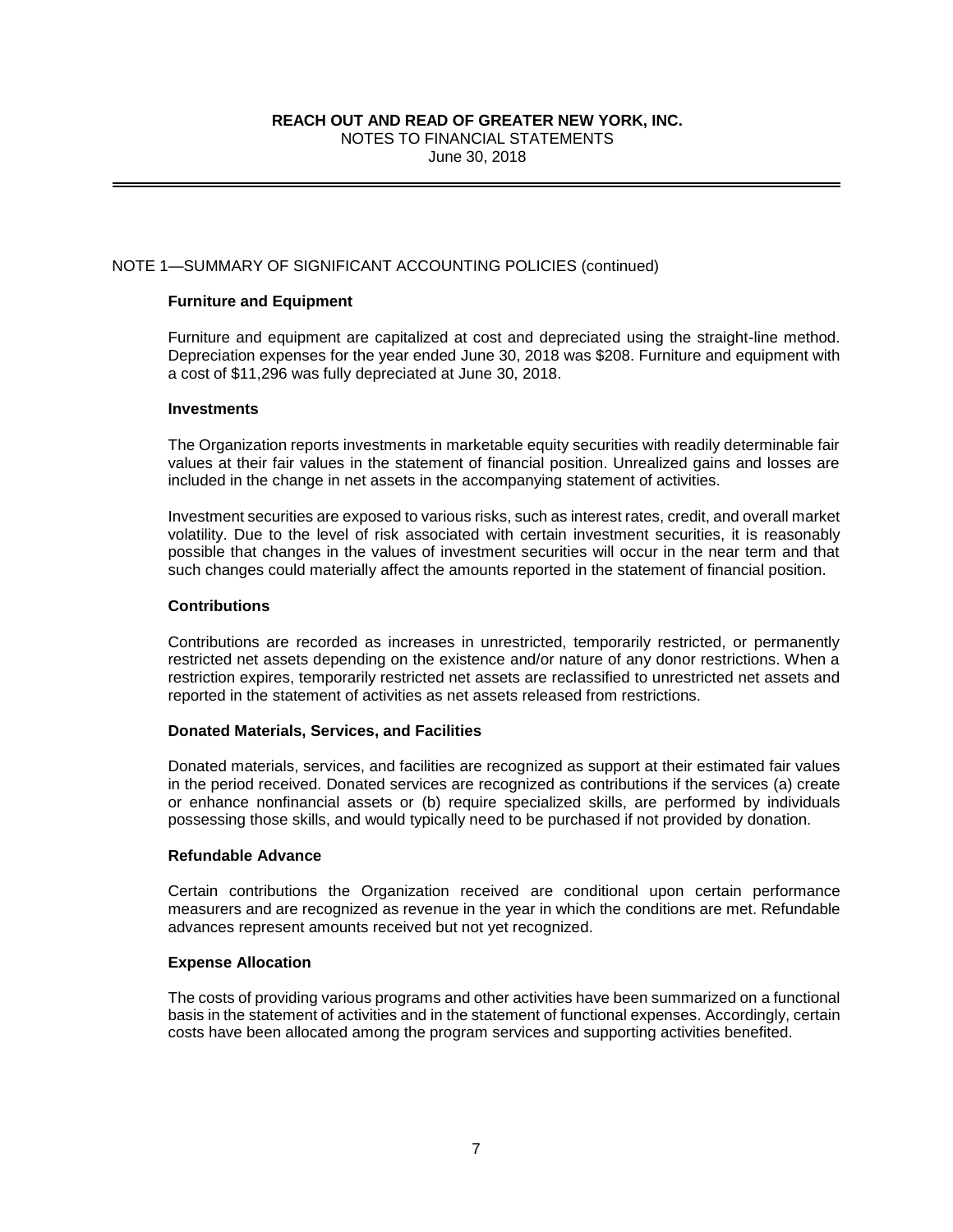NOTES TO FINANCIAL STATEMENTS June 30, 2018

## NOTE 1—SUMMARY OF SIGNIFICANT ACCOUNTING POLICIES (continued)

## **Estimates**

Management uses estimates and assumptions in preparing financial statements. Those estimates and assumptions affect the reported amounts of assets and liabilities, the disclosure of contingent assets and liabilities, and the reported revenues and expenses. Actual results could differ from those estimates.

## **Income Tax Status**

The Organization is exempt from federal income tax under Section  $501(c)(3)$  of the Internal Revenue Code.

#### **Expense Allocation**

The costs of providing various programs and other activities have been summarized on a functional basis in the statement of activities and in the statement of functional expenses. Accordingly, certain costs have been allocated among the program services and supporting activities benefited.

## **Date of Management's Review**

Management has evaluated subsequent events through October 5, 2018, the date which the financial statements were available to be issued.

# NOTE 2—CONCENTRATIONS OF CREDIT RISK

The Organization maintains cash and temporary investments at one financial institution located in New York, New York. Balances are insured by the Federal Deposit Insurance Corporation (FDIC) up to \$250,000. At June 30, 2018, uninsured cash balances totaled approximately \$444,000.

## NOTE 3—INVESTMENTS

Investments at June 30, 2018 were comprised of the following:

| <b>Bonds</b><br>Common stocks<br>Mutual funds | S | 5,488<br>9.020<br>11.211 |
|-----------------------------------------------|---|--------------------------|
| Investments                                   | S | 25,719                   |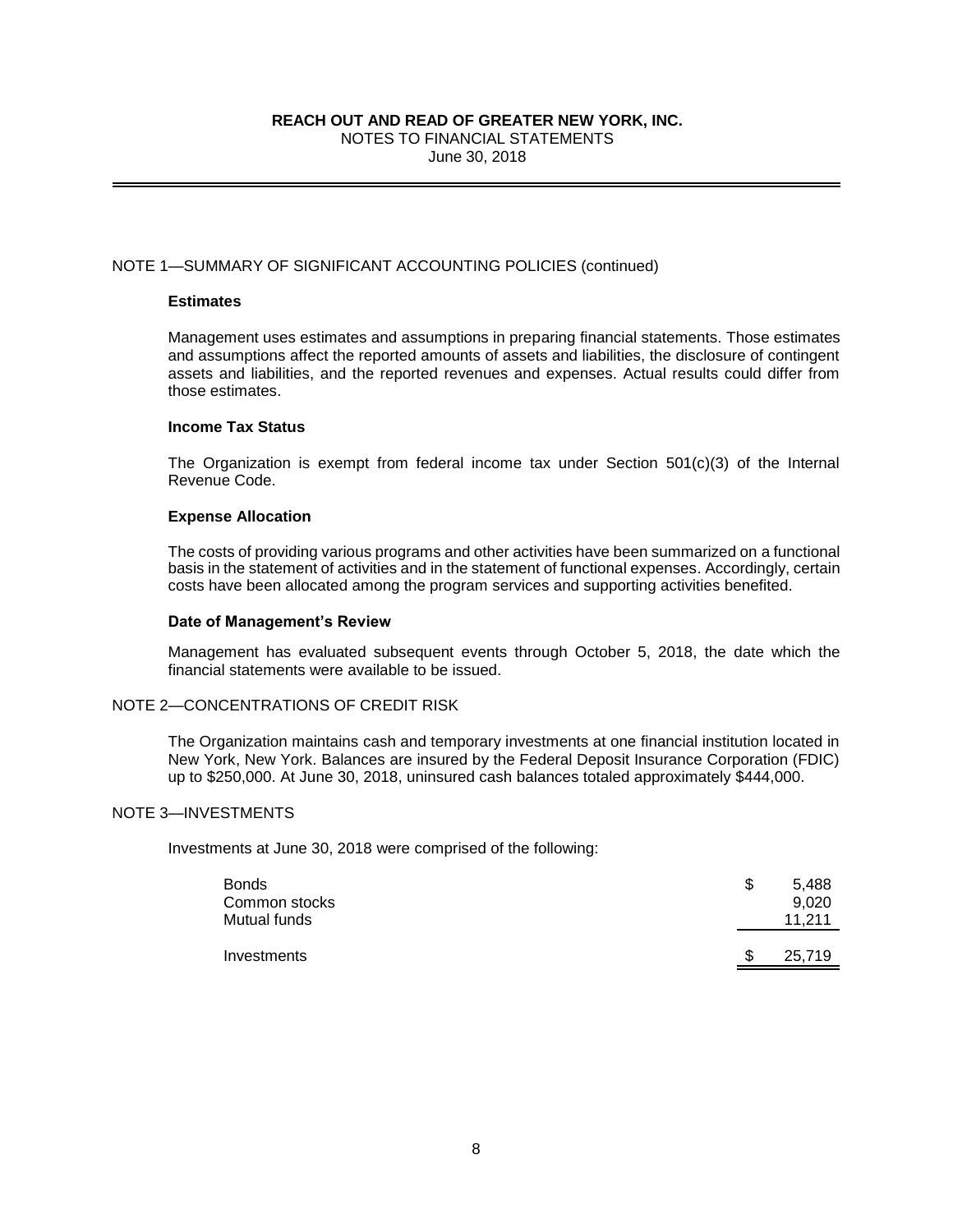# NOTES TO FINANCIAL STATEMENTS

June 30, 2018

# NOTE 3—INVESTMENTS (continued)

Investment return at June 30, 2018 consisted of the following:

| Interest and dividends<br>Realized and unrealized gains | 577<br>932 |
|---------------------------------------------------------|------------|
| Investment income                                       | 1.509      |

# NOTE 4—FAIR VALUE AND MEASUREMENTS

Fair values of assets and liabilities measured on a recurring basis at June 30, 2018 are as follows:

|                                               |                                |                                                               | Quoted<br>Prices in |    | Significant                                |                                                    |
|-----------------------------------------------|--------------------------------|---------------------------------------------------------------|---------------------|----|--------------------------------------------|----------------------------------------------------|
|                                               | Fair Value                     | <b>Active Markets</b><br>for Identical<br>Assets<br>(Level 1) |                     |    | Other<br>Observable<br>Inputs<br>(Level 2) | Significant<br>Unobservable<br>Inputs<br>(Level 3) |
| <b>Bonds</b><br>Common stocks<br>Mutual funds | \$<br>5,488<br>9,020<br>11,211 | \$                                                            | 9,020<br>11,211     |    | 5,488                                      | \$                                                 |
| Total                                         | \$<br>25,719                   |                                                               | 20,231              | \$ | 5,488                                      |                                                    |

Fair values for common stocks and mutual funds are determined by reference to quoted market prices and other relevant information generated by market transactions. Fair values for bonds are determined based on recent prices of similar assets.

## NOTE 5—IN-KIND CONTRIBUTIONS

The fair value of donated materials, services, and facilities included as in-kind contributions in the statement of activities for the year ending June 30, 2018 and the corresponding expenses were as follows:

|                                                               |  | Program<br><b>Services</b> |   | Management<br>and General |   | Fundraising |     | Total                       |
|---------------------------------------------------------------|--|----------------------------|---|---------------------------|---|-------------|-----|-----------------------------|
| Donated books donated to o \$<br>Professional fees<br>Storage |  | 200,121<br>7,500<br>12.240 | S | 39.546                    | S | -<br>7.280  | \$. | 200,121<br>54,326<br>12,240 |
| Total in-kind contributions                                   |  | 219,861                    |   | 39,546                    | S | 7.280       |     | 266,687                     |